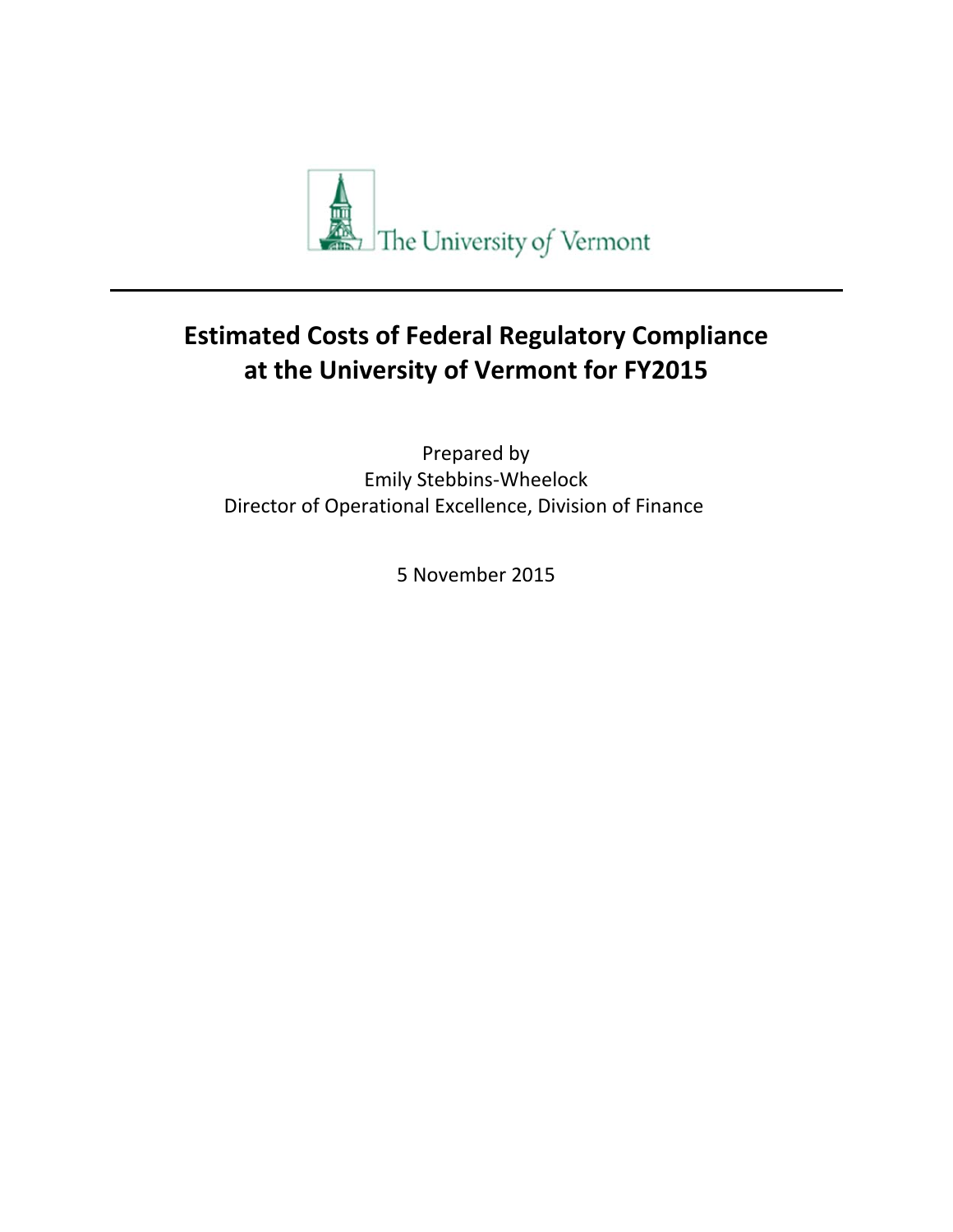This study of the cost of federal regulatory compliance to the University of Vermont was prepared at the request of UVM President Tom Sullivan. Vice President for Finance Richard Cate was the Executive Sponsor.

#### **Methods**

The estimate was developed over 10 weeks in the fall of 2015, based on a similar study performed by the Boston Consulting Group for Vanderbilt University, $1$  and it provides estimated costs resulting from compliance with federal regulations for the University of Vermont for FY2015 (July 1, 2014 to June 30, 2015). The study includes the University's College of Medicine, but excludes the University of Vermont Medical Center, which is a separate corporate entity.

#### **Definition of Regulatory Areas**

This estimate includes costs associated with complying with federal laws and regulations, as well as costs associated with federal requirements that have been delegated to the State of Vermont. Regulatory areas for which compliance costs are estimated are divided into the three categories defined in Vanderbilt's study:2

**Research:** regulatory areas specific to research, including federal grants and contracts management, research/human participation compliance, environmental health and safety compliance related to research, animal research compliance, export controls compliance, conflict of interest, technology transfer requirements, and research misconduct requirements.

**Higher Education:** regulatory areas specific to the higher education sector but not pertaining to research, including institutional and certain programmatic accreditations<sup>3</sup>, Clery Act, drug and alcohol prevention, equity in athletics data report (EADA), financial aid, FERPA, IPEDS reporting requirements, gainful employment, sexual misconduct (Title IX), state authorization (program integrity rules), and Title IX athletics administration.

**All‐sector:** regulatory areas not specific to the higher education sector including anti‐ discrimination, disability, environmental health and safety regulations (outside of those related to research), tax and finance, privacy/information security/data breach, immigration, other employment- or human resources-related requirements.

#### **Types of Costs**

Costs associated with federal regulatory compliance are divided into the three types defined in Vanderbilt's study:4

**Labor costs:** including activities such as reporting (including data gathering); giving and receiving training; institutional policy development and review, oversight and management (including consultation services provided to employees, students, parents, etc.); time spent interpreting regulations; preparing and implementing operational changes; responding to potential issues of

<sup>1</sup> Vanderbilt University. "The Cost of Federal Regulatory Compliance at Vanderbilt University: An assessment of federal regulatory compliance costs in FY 2013‐2014." No date.

 $<sup>2</sup>$  Ibid, p. 3.</sup>

<sup>&</sup>lt;sup>3</sup> This estimate includes the costs of UVM's regional (NEASC) accreditation and programmatic accreditations that are linked to federal requirements or guidelines, as listed on the U.S. Department of Education's accreditation database: http://ope.ed.gov/accreditation/

<sup>4</sup> Vanderbilt University, pp. 3‐4.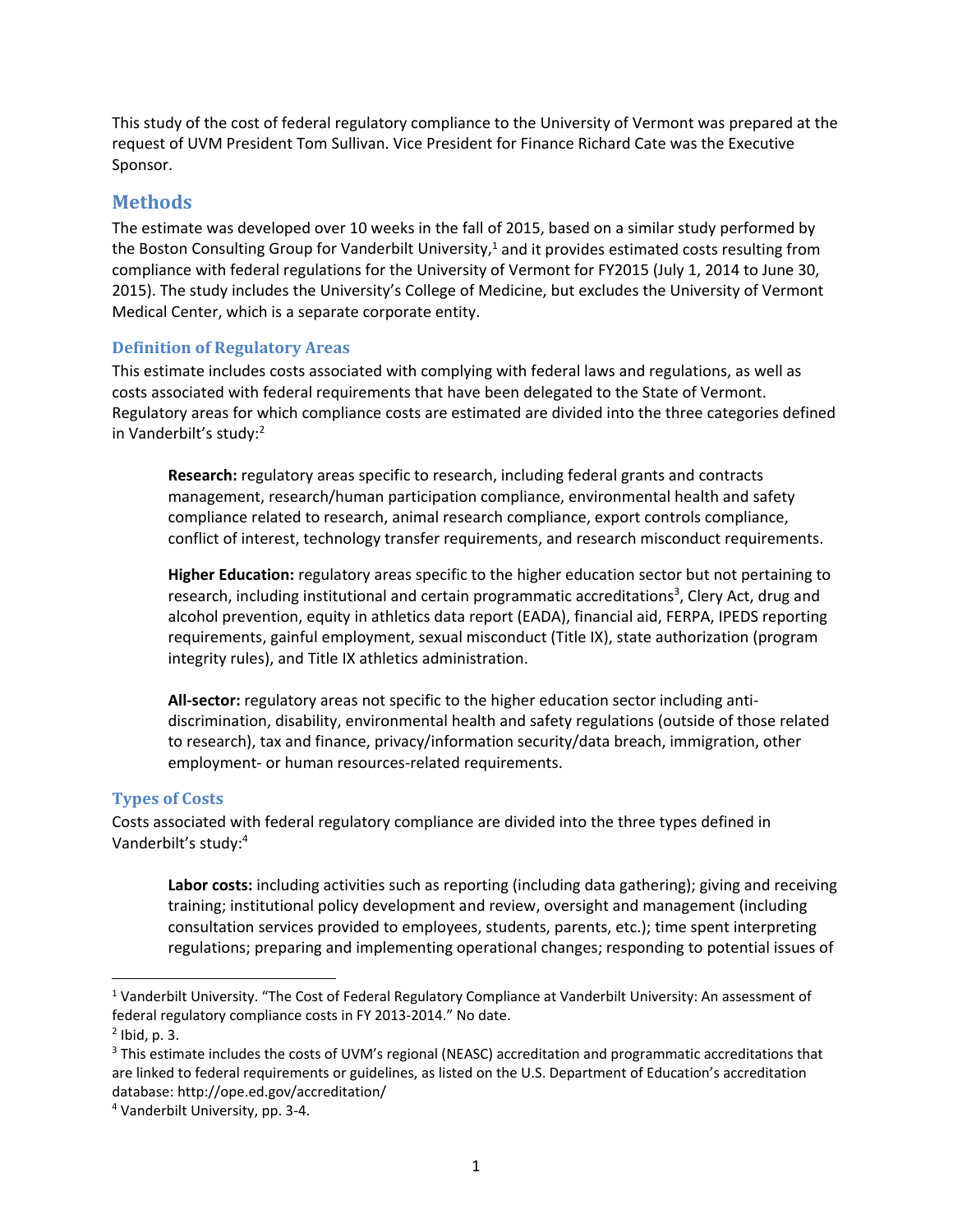non‐compliance; interacting with regulators, investigators, and auditors; and any day‐to‐day activities resulting from the practical impact of regulations.

**Non‐labor operating costs:** including any outsourcing of the above activities to external vendors, consultants, or subcontractors; external trainings and conferences (including travel costs) to stay current with compliance requirements; materials, supplies, and services specifically for the support of compliance activities; and fees associated with software, permits, licenses, applications and registrations if required to maintain compliance. Taxes, fees, penalties, or benefits paid were not included in the cost estimate.

**Facilities (indirect costs of labor):** including depreciation, debt service, utilities, operations and maintenance, and custodial services.

#### **Guiding Principles**

The following guiding principles developed by Vanderbilt University were used as guidelines for determining whether an activity is required for federal compliance:

- The institution would have been ineligible for a U.S. federal program if it had not performed the activity;
- The institution would have stopped receiving a U.S. federal benefit if it had not performed the activity;
- The institution would have risked violation or penalties under U.S. federal law if it had not performed the activity; or
- The institution performed the activity to determine whether any of the above items applied.<sup>5</sup>

### **Estimation Approaches**

The results of this study are an estimate based on the best judgment of administrators, staff, and faculty across the institution. In general, estimates were made conservatively. Where possible, expenses for which the University was reimbursed (e.g., F&A or direct charges to grants) were not included. Finally, no attempt was made to distinguish what costs or activities UVM would have incurred or undertaken voluntarily, even in the absence of federal regulation.

**Labor costs** were estimated using the following methods:

- Administrative unit directors and/or business managers were asked to estimate the percentage of annual work time spent by their staff on compliance activities in the three areas (research, higher education, and all-sector).
- The academic business managers for all colleges and schools except Arts & Sciences and Medicine were asked to estimate the percentage of annual work time spent by their staff on compliance activities in two areas (higher education and all‐sector). The average percentage of effort was calculated for each job title and then applied to Arts & Sciences and Medicine staff in the corresponding or similar job titles.
- Faculty and academic unit staff and administrator effort associated with research compliance was estimated by applying an "administrative burden factor" of 27% reported by the Federal Demonstration Partnership<sup>6</sup> to the non-sponsored activity FY2015 payroll earnings reported in

 $<sup>5</sup>$  Ibid, p. 4.</sup>

<sup>6</sup> Federal Demonstration Partnership (FDP). "2012 Faculty Workload Survey: Research Report." April 2014.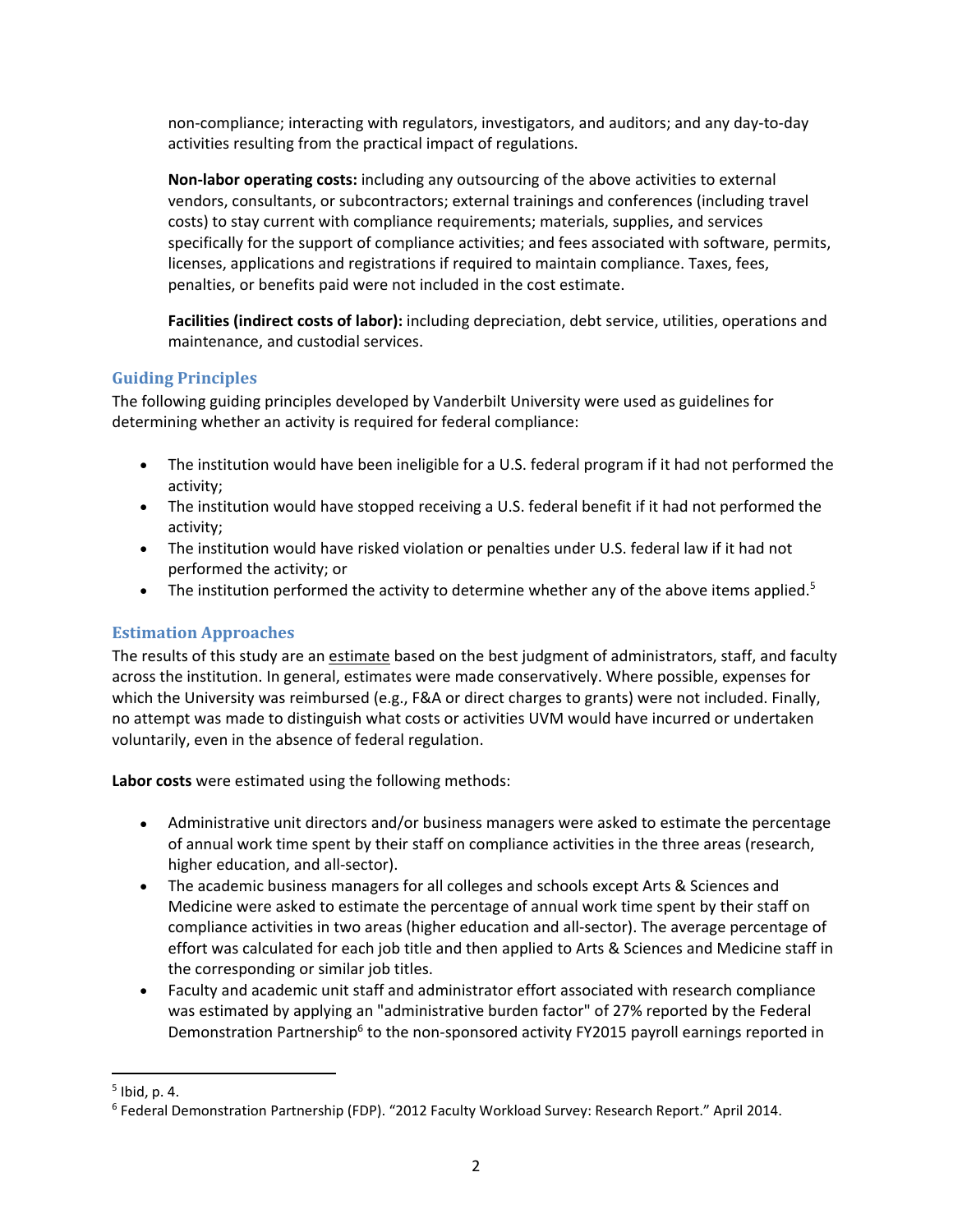the University's Effort Reporting System. Reported non‐sponsored activity was used as the basis for the estimate because UVM is typically reimbursed for sponsored activity costs by the grant or contract funding agency. Thus, although there may be additional administrative or regulatory burden associated with the sponsored portion of the reported effort, it is not a net "cost" to the University.

- Faculty<sup>7</sup> effort associated with higher education and all-sector compliance was estimated based on a focus group with the Faculty Senate Fiscal & Physical Planning Committee and data provided by the ACCESS office on the number of students qualifying for disability services.
- Deans, directors, and department chairs were surveyed about their annual percentage of effort on higher education and all‐sector compliance activities. There were 84 respondents out of 139 individuals invited to complete the survey (60% response rate). The effort of non-respondents was estimated by applying the average effort reported by survey respondents in a similar title (e.g., chair or director).
- Academic business managers and the Vice President of Executive Operations provided labor costs for faculty, staff, and administrators involved in the institution's regional (NEASC) accreditation as well as certain programmatic accreditations. Accreditation costs were amortized across the entire cycle and estimated to reflect the annual average.

The percentages of annual effort in each compliance category were combined with FY2015 salary and benefits information to estimate costs.

**Non‐labor costs** were estimated using FY2015 operating expense data provided by administrative and academic unit business managers.

**Facilities costs** were estimated using the following methods:

- The University portion of the facility costs to support the compliance-related activities for research was derived by calculating the unrecovered facility costs from external sponsors. The unrecovered facility costs have two components. The first cost component is the differential between what the F&A recovery would have been if the F&A negotiated rates were applied and what the external sponsors actually paid. The second cost component is the facility costs supporting the administrative costs above the federally mandated administrative cap. An estimate of \$8.3 million of facility costs were incurred by the University to support the compliance activities associated with research.
- Facilities costs to support higher education and all-sector compliance-related activities were based on labor costs. The ratios of the estimated labor cost for these two regulatory areas to the University's total labor costs were calculated and then applied to the University's total facilities costs (including depreciation, debt service, utilities, operations and maintenance, and custodial services).

## **Results**

The assessment found that UVM's gross cost of federal compliance and accreditation was approximately \$64 million for FY 2015, representing approximately 10% of the University's \$625 million operating expenditures in FY 2015. Research-related compliance costs account for 44% of the total, at an estimated \$28 million. All‐sector compliance costs are estimated at \$20 million, or about 32% of the total. Costs related to higher education regulatory compliance are estimated at \$15 million,

 <sup>7</sup> Excluding faculty with Research, Library, Extension, or administrative appointments.